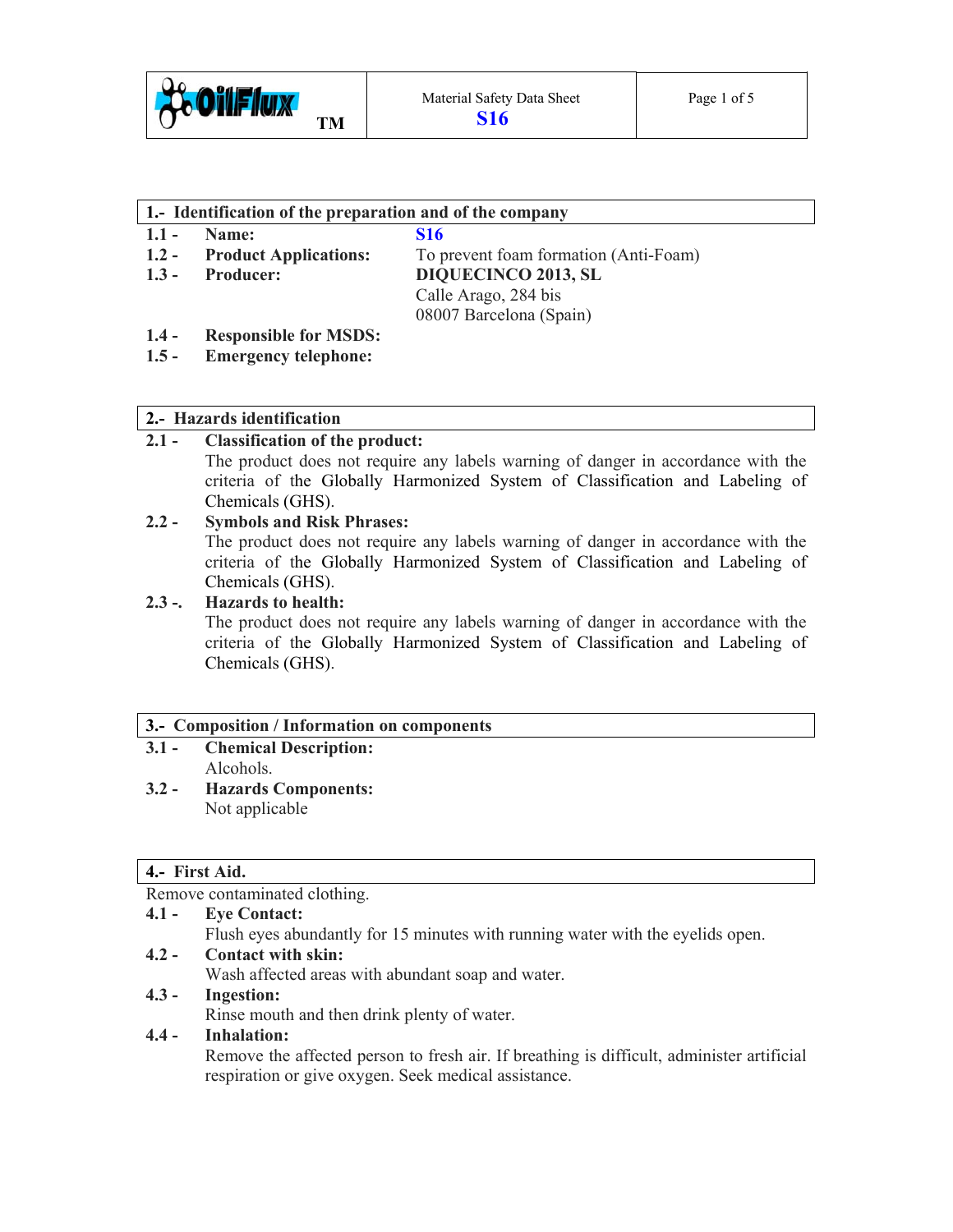

#### **5.- Firefighting measures**

# **5.1 - Fire-fighting media:**

Foam, water spray or powder fire extinguishers.

# **5.2 - Special hazards of exposure to fire:**

Smoke/fumes formation. In case of fire groups of substances mentioned can be released.

# **5.3 - Personal Protective Equipment:**

Use a self-contained breathing apparatus (SCBA).

### **6.- Measures in case of accidental spillage**

#### **6.1 - Personal precautions:**

Use personal protective clothing. Information concerning personal protection: see section 8

# **6.2 - Environmental precautions:**

Retain contaminated water, including fire-extinguishing water in case it is contaminated. Prevent from entering sewers, surface water or groundwater.

### **6.3 - Methods of cleaning:**

Small Spills: Wipe the surface with absorbent materials. Place the waste in closed containers for later disposal.

Large spills: Pump the product.

# **7.- Handling and storage.**

# **7.1 - Handling:**

No special measure is recommended, if the product is handle properly.

# **7.2 - Storage:**

Appropriate materials: stainless steel 1.4401 (V4), 1.4301 stainless steel (V2), aluminum, high density polyethylene (HDPE), carbon steel (iron), tin (Tin), low density polyethylene (LDPE), glass, coated with zinc.

 Other specifications storage conditions: keep container tightly closed and in a cool place.

 The product is not damaged by low temperature or frost. Protect from temperatures above 70° C

The product properties are modified irrevocably if the temperature limit is exceeded.

# **7.3 - Specific Uses:**

For known uses of the product. To prevent foam formation (Anti-Foam).

#### **8.- Exposure controls / personal protection.**

- **8.1 Exposure Limit Values:**  None.
- **8.2 Personal Protective Equipment. 8.2.1- Respiratory protection:**  Protection of the respiratory airway in case of formation of vapors/aerosols.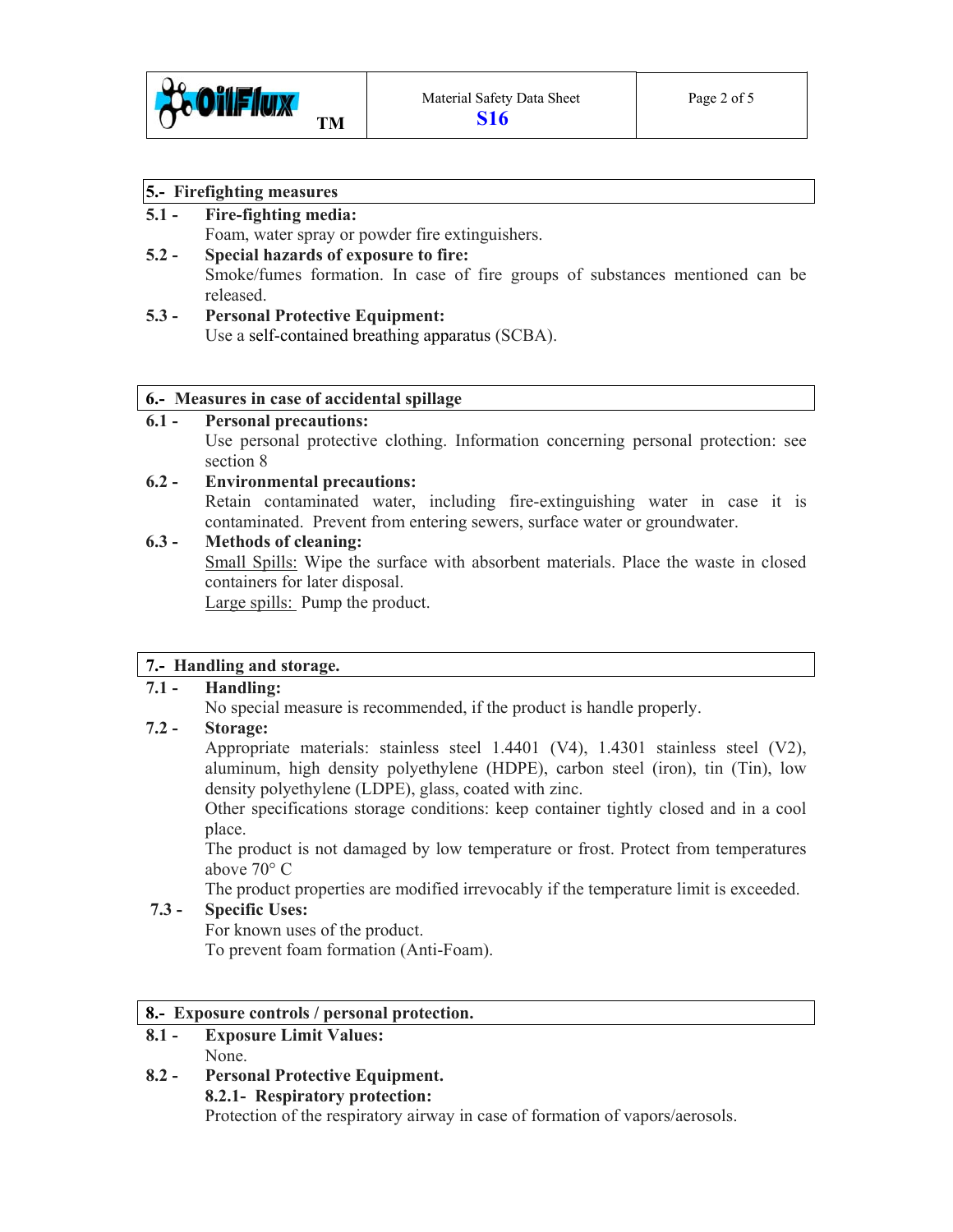

 Particle filter with medium efficiency for liquid and solid particles (example: EN 143 or 149, type P2 or FFP2).

# **8.2.2 - Protection of hands:**

Protective gloves resistant to chemical products (EN 374).

 Suitable materials for a brief contact and/or spray (recommended: at least protection index 2, corresponding to > 30 minutes permeation time according to EN 374), butyl rubber (butyl) - 0.7 mm thick coating of nitrile rubber (NBR) - 0.4 mm coating thickness. Due to the wide variety of types, you must take into account the manufacturer's instructions. It should be noted, that, in practice, the daily use of chemical-resistant protective gloves is clearly inferior, because many influential factors (e.g., temperature), the time determined by the permeability tests.

 **8.2.3 - Eye protection:** 

Use safety glasses with side-shields (glasses with frame) (EN 166).

#### **8.2.4 - Skin protection:**

Wear standard work garments.

### **8.3 - Additional Information:**

General safety and hygiene measures.

Do not breathe vapor/spray.

Avoid contact with skin, eyes and clothing.

Handle in accordance with the safety rules for chemical products.

 Wearing of closed work clothing is an additional requirement in the indications on personal protective equipment.

#### **9.- Physical and chemical properties**

#### **9. 1 - Overview:**

Characteristic odor of the product. Colorless Liquid.

#### **9.2 - Important health, safety and environmental information:**

| pH                                             | approx. 7.0 (50 g/L, 23 $^{\circ}$ C) |
|------------------------------------------------|---------------------------------------|
| <b>Boiling Point</b>                           | $>200^{\circ}$ C                      |
| Flammable Point                                | $>100^{\circ}$ C                      |
| Auto-Ignition temperature                      | $>200^{\circ}$ C                      |
| Relative density (water = 1) at $20^{\circ}$ C | $0.98$ g/cm3                          |
| Solubility in water                            | not soluble                           |
| Log Kow                                        | < 2.7                                 |
| Viscosity, dynamic                             | 250 mPa.s $(23^{\circ} C)$            |
|                                                |                                       |

#### **10.- Stability and reactivity**

#### **10.1 - Stability:**

The product is **s**table if the rules and indications for storage and handling are taking into consideration.

#### **10.2 - Reactivity:**

No dangerous reaction if the rules and indications for storage and handling are taking into consideration.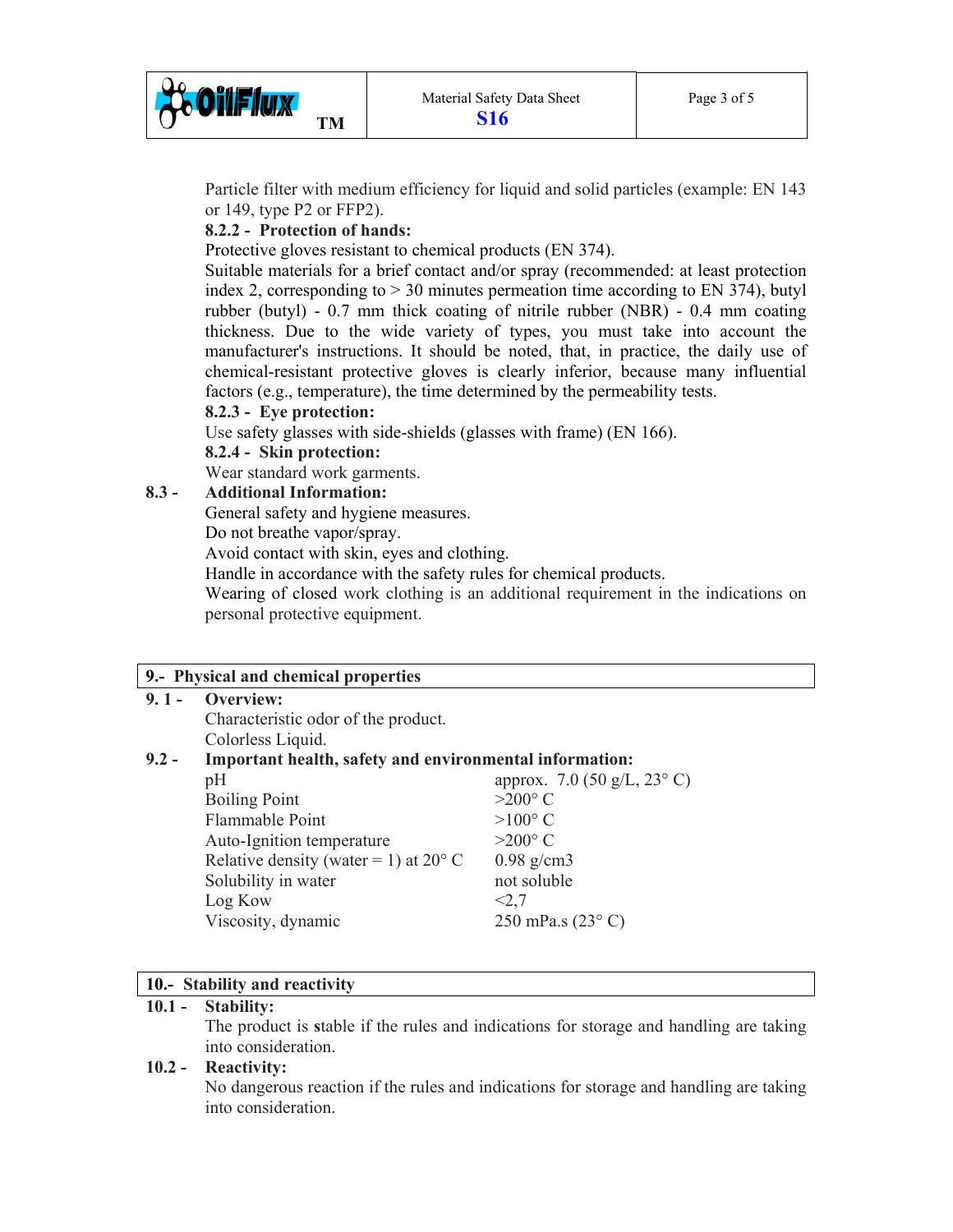

## **10.3 - Dangerous reactions:**

Hazardous reactions will not occur during storage and handling if it's done according to the regulations.

**10.4 - Conditions to avoid:**  See section #7 – Handling and Storage.

# **10.5 - Materials to avoid:**  Substances to avoid: caustic agents, halogens, alkalis, acids, chemical reagents.

#### **10.6 - Hazardous decomposition of the products:**  No hazardous decomposition of the products will occur if the rules and indications for

storage and handling are taking into consideration.

# **11.- Toxicological information**

- **11.1 Acute toxicity:**  LD50 rat (oral ingestion):  $> 10,000$  mg/kg
- **11.2 Irritation:**  Skin corrosion/irritation: not irritating

# **12.- Ecological information.**

# **12.1 - Ecotoxicity:**

# **12.1.1 - fish toxicity:**

LC50 (96 h) 140 mg/l, Oncorhynchus mykiss (static)

LC50 (96 h)> 1000 mg / l, Cyprinodon variegatus (static)

# **12.1.2 - Aquatic invertebrates:**

EC50 (48 h) > 100 mg / l Daphnia magna (Directive  $92/69/EEC$ , C.2, static) It has been tested only a concentration limit (LIMIT test).

# **12.1.3 - Microorganisms / Effect on activated sludge:**

 $> 2,000$  mg/l (DEV-L2) during a spill in small concentrations there are not expected variations in the function of activated sludge from a purification plant biologically adapted

# **12.2 - Mobility in the soil:**

 The substance does not evaporate into the atmosphere from the water surface. An absorption in the solid particles of the soil is predictable.

# **12.3 - Persistence and degradability:**

# **12.3.1 - Assessment of biodegradation and elimination (H2O):**

 Due to its low solubility in water, the product can be separated largely by mechanically means in biological sewage treatment plants.

# **12.3.2 – Bioaccumulation Potential:**

Accumulation in organisms is not expected.

# **12.4 - Results of PBT and vPvB assessment:**

 According to Annex XIV of the Regulation (EC) No. 1907/2006 concerning the registration, evaluation, authorization and restriction of chemicals substances (REACH). The product does not contain any substances that meet the PBT criteria (persistent/bioaccumulable/toxic) or the vPvB (very persistent/very bioaccumulable) self-classification criteria.